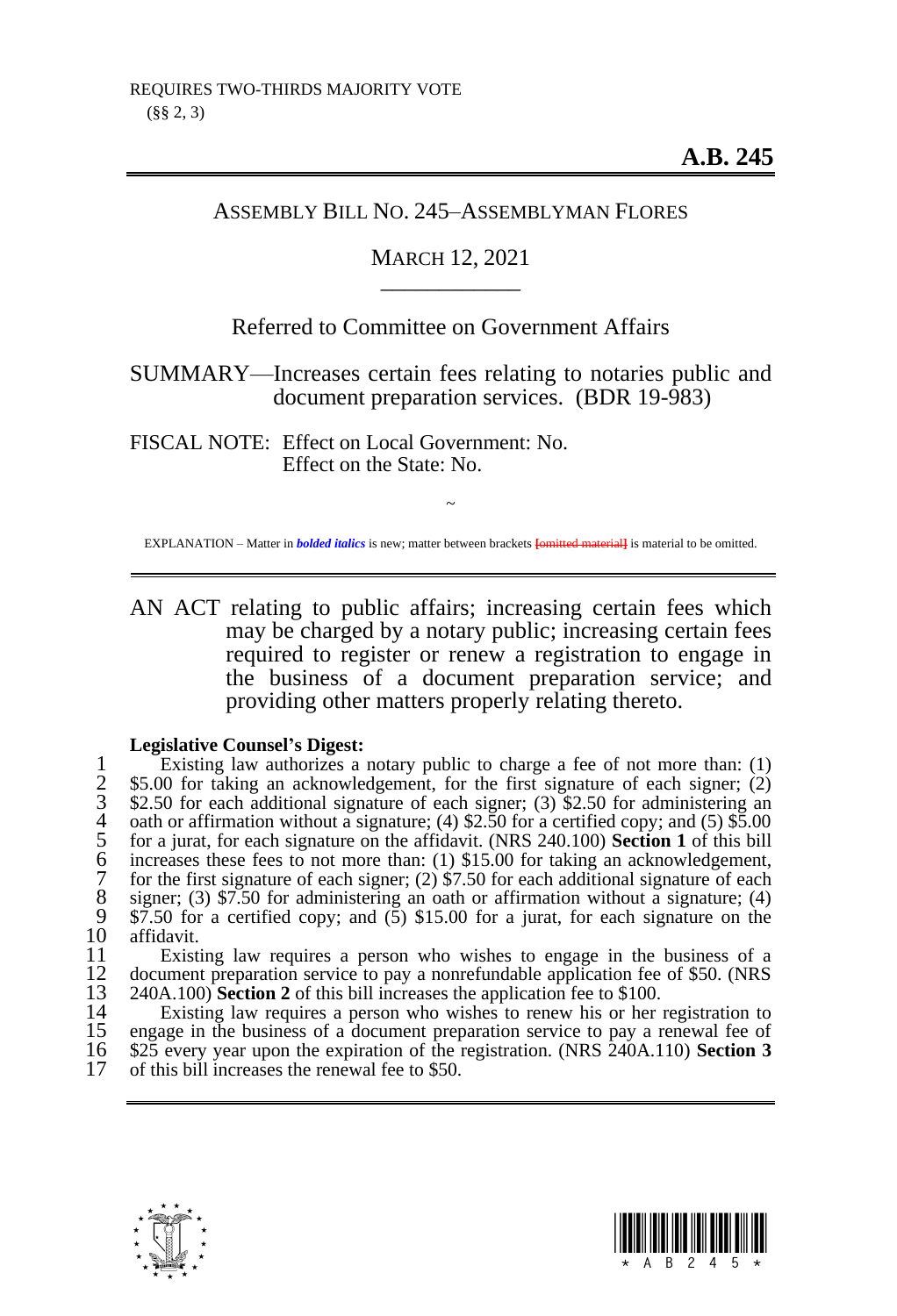### THE PEOPLE OF THE STATE OF NEVADA, REPRESENTED IN SENATE AND ASSEMBLY, DO ENACT AS FOLLOWS:

| $\mathbf{1}$     | <b>Section 1.</b> NRS 240.100 is hereby amended to read as follows:      |
|------------------|--------------------------------------------------------------------------|
| $\overline{c}$   | 240.100 1. Except as otherwise provided in subsection 3, a               |
| 3                | notary public may charge the following fees and no more:                 |
| $\overline{4}$   |                                                                          |
| 5                | For taking an acknowledgment, for the first                              |
| 6                |                                                                          |
| $\boldsymbol{7}$ |                                                                          |
| 8                |                                                                          |
| 9                |                                                                          |
| 10               | For a jurat, for each signature on the affidavit $[5.00]$ 15.00          |
| 11               |                                                                          |
| 12               |                                                                          |
| 13               | 2. All fees prescribed in this section are payable in advance, if        |
| 14               | demanded.                                                                |
| 15               | A notary public may charge an additional fee for traveling to<br>3.      |
| 16               | perform a notarial act if:                                               |
| 17               | (a) The person requesting the notarial act asks the notary public        |
| 18               | to travel;                                                               |
| 19               | (b) The notary public explains to the person requesting the              |
| 20               | notarial act that the fee is in addition to the fee authorized in        |
| 21               | subsection 1 and is not required by law;                                 |
| 22               | (c) The person requesting the notarial act agrees in advance             |
| 23               | upon the hourly rate that the notary public will charge for the          |
| 24               | additional fee; and                                                      |
| 25               | (d) The additional fee does not exceed:                                  |
| 26               | (1) If the person requesting the notarial act asks the notary            |
| 27               | public to travel between the hours of 6 a.m. and 7 p.m., \$10 per        |
| 28               | hour.                                                                    |
| 29               | (2) If the person requesting the notarial act asks the notary            |
| 30               | public to travel between the hours of 7 p.m. and 6 a.m., \$25 per        |
| 31               | hour.                                                                    |
| 32               | $\rightarrow$ The notary public may charge a minimum of 2 hours for such |
| 33               | travel and shall charge on a pro rata basis after the first 2 hours.     |
| 34               | 4. A notary public is entitled to charge the amount of the               |
| 35               | additional fee agreed to in advance by the person requesting the         |
| 36               | notarial act pursuant to subsection 3 if:                                |
| 37               | (a) The person requesting the notarial act cancels the request           |
| 38               | after the notary public begins his or her travel to perform the          |
| 39               | requested notarial act.                                                  |
| 40               | (b) The notary public is unable to perform the requested notarial        |
| 41               | act as a result of the actions of the person who requested the notarial  |
|                  |                                                                          |



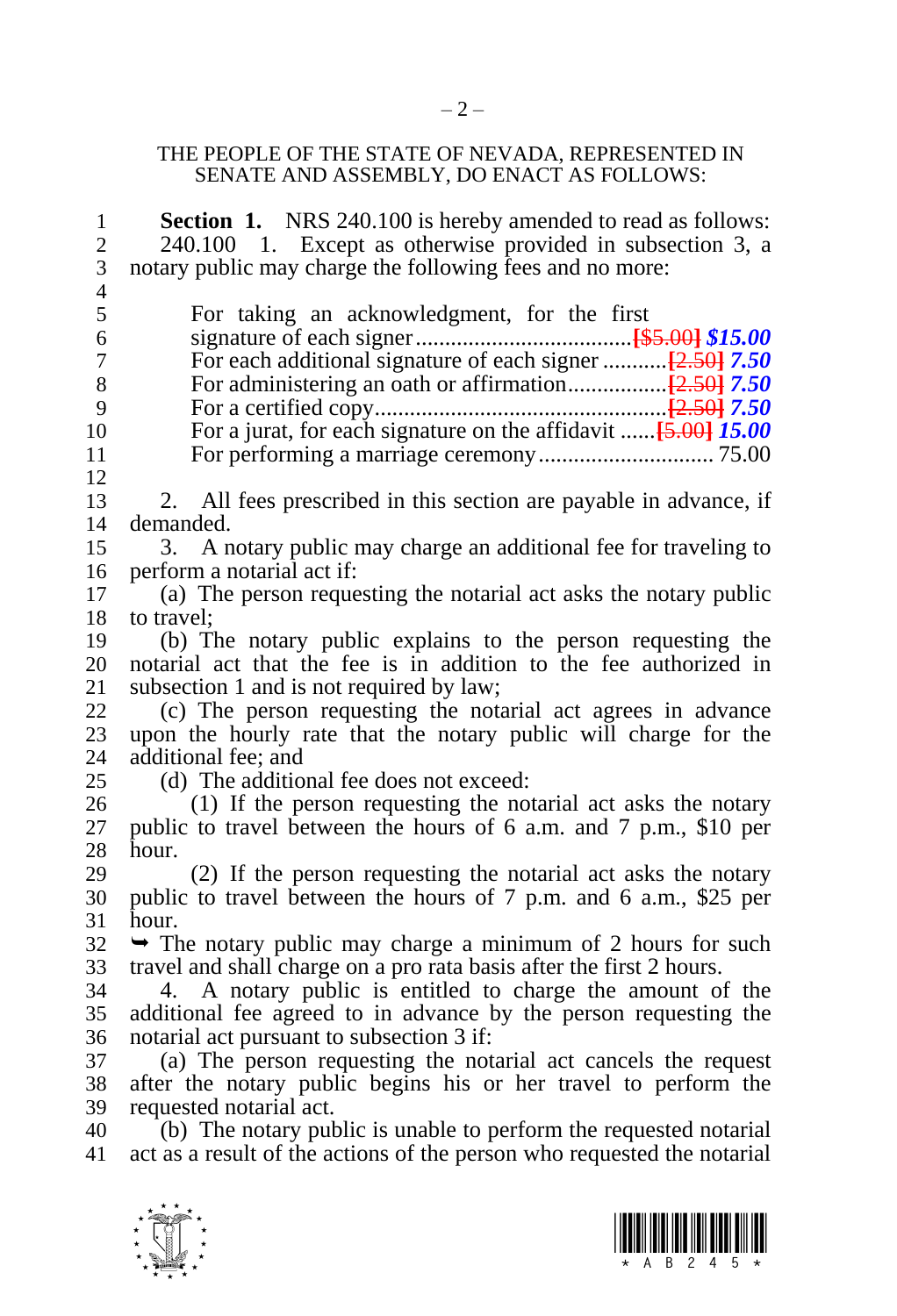act or any other person who is necessary for the performance of the notarial act.

 5. For each additional fee that a notary public charges for traveling to perform a notarial act pursuant to subsection 3, the notary public shall enter in the journal that he or she keeps pursuant to NRS 240.120:

(a) The amount of the fee; and

 (b) The date and time that the notary public began and ended such travel.

 6. A person who employs a notary public may prohibit the notary public from charging a fee for a notarial act that the notary public performs within the scope of the employment. Such a person shall not require the notary public whom the person employs to surrender to the person all or part of a fee charged by the notary public for a notarial act performed outside the scope of the employment of the notary public.

**Sec. 2.** NRS 240A.100 is hereby amended to read as follows:

 240A.100 1. A person who wishes to engage in the business of a document preparation service must be registered by the Secretary of State pursuant to this chapter. An applicant for registration must be:

(a) A natural person;

 (b) A citizen or legal resident of the United States or hold a valid Employment Authorization Document issued by the United States Citizenship and Immigration Services of the Department of Homeland Security; and

(c) At least 18 years of age.

 2. The Secretary of State shall not register as a document preparation service any person:

 (a) Who is suspended or has previously been disbarred from the practice of law in any jurisdiction;

 (b) Whose registration as a document preparation service in this State or another state has previously been revoked for cause;

 (c) Whose appointment or registration as a notary public in this State or another state has been previously revoked or suspended for cause;

 (d) Who has previously been convicted of, or entered a plea of guilty, guilty but mentally ill or nolo contendere to, a gross misdemeanor or a category D felony pursuant to NRS 240A.290; or

 (e) Who has, within the 10 years immediately preceding the date of the application for registration as a document preparation service, been:

 (1) Convicted of, or entered a plea of guilty, guilty but mentally ill or nolo contendere to, a crime involving theft, fraud or dishonesty;



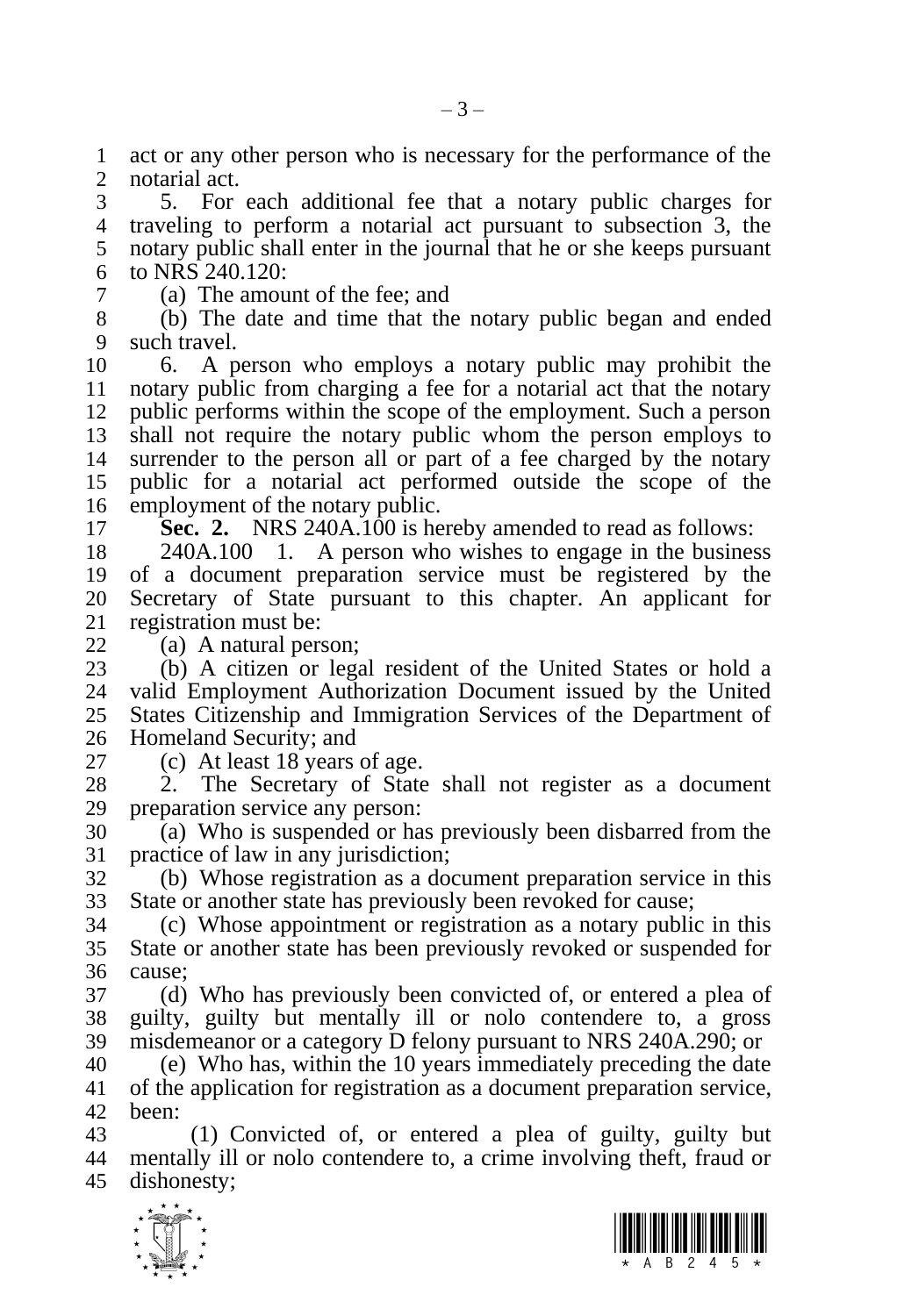(2) Convicted of, or entered a plea of guilty, guilty but mentally ill or nolo contendere to, the unauthorized practice of law pursuant to NRS 7.285 or the corresponding statute of any other jurisdiction; or

 (3) Adjudged by the final judgment of any court to have committed an act involving theft, fraud or dishonesty.

 3. An application for registration as a document preparation service must be made under penalty of perjury on a form prescribed by regulation of the Secretary of State and must be accompanied by:

(a) A nonrefundable application fee of **[**\$50;**]** *\$100;* and

 (b) A cash bond or surety bond meeting the requirements of NRS 240A.120 or proof that the applicant is covered by a bond filed by a business entity pursuant to NRS 240A.123.

 4. An applicant for registration must submit to the Secretary of State a declaration under penalty of perjury stating that the applicant has not had a certificate or license as a document preparation service revoked or suspended in this State or any other state or territory of the United States.

 5. After the investigation of the history of the applicant is completed, the Secretary of State shall issue a certificate of registration if the applicant is qualified for registration and has complied with the requirements of this section. Each certificate of 23 registration must bear the name of the registrant and a registration<br>24 number unique to that registrant. The Secretary of State shall number unique to that registrant. The Secretary of State shall maintain a record of the name and registration number of each registrant.

 6. An application for registration as a document preparation service that is not completed within 120 days after the date on which the application was submitted must be denied. If an application is denied pursuant to this subsection, the applicant may submit a new application.

**Sec. 3.** NRS 240A.110 is hereby amended to read as follows:

 240A.110 1. The registration of a document preparation service is valid for 1 year after the date of issuance of the certificate of registration, unless the registration is suspended or revoked. Except as otherwise provided in this section, the registration may be renewed subject to the same conditions as the initial registration. An application for renewal must be made under penalty of perjury on a form prescribed by regulation of the Secretary of State and must be accompanied by:

(a) A renewal fee of **[**\$25;**]** *\$50;* and

 (b) A cash bond or surety bond meeting the requirements of NRS 240A.120 or proof that the applicant is covered by a bond filed by a business entity pursuant to NRS 240A.123, unless the bond previously filed by the registrant remains on file and in effect.